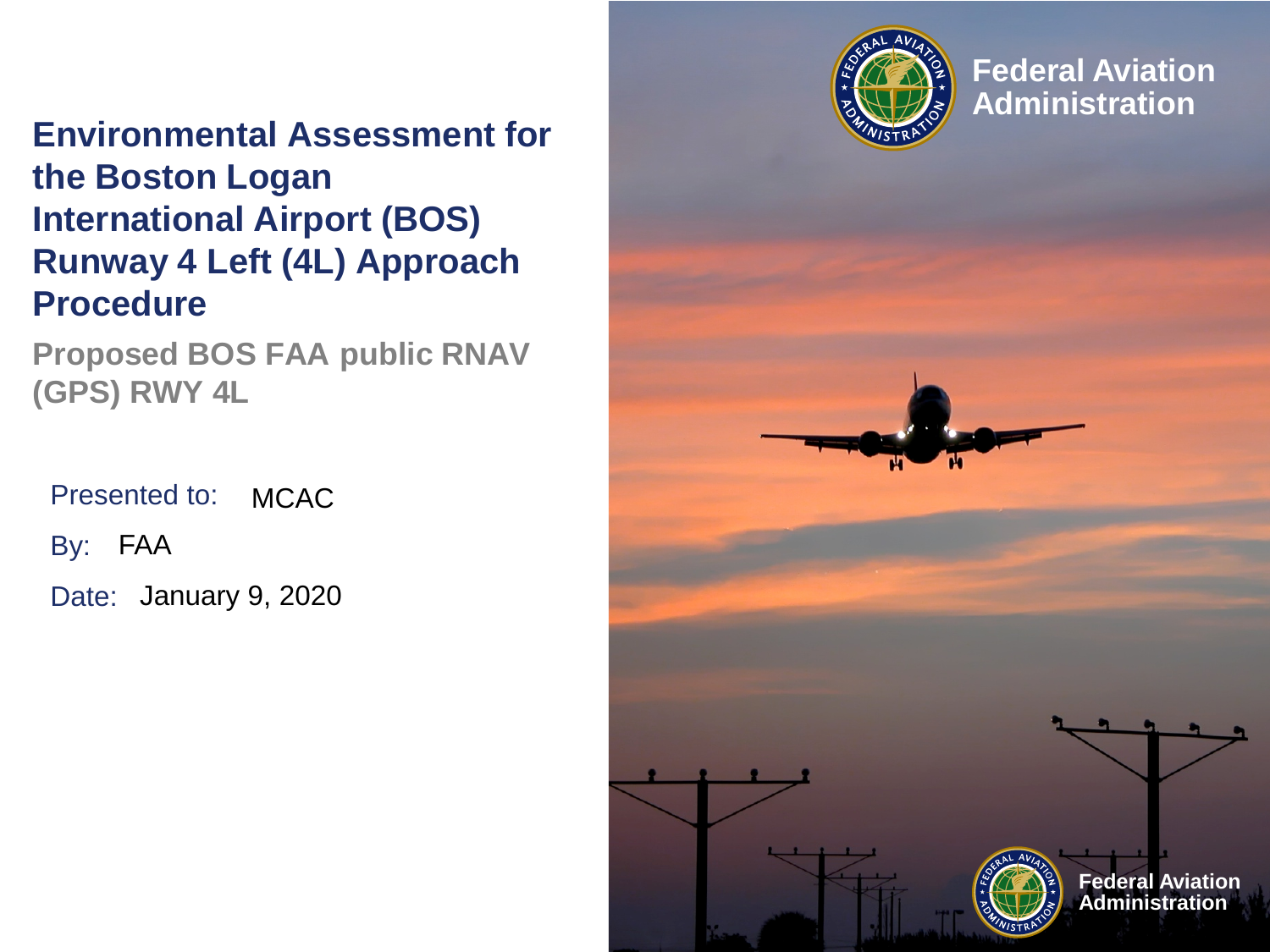# **Agenda**

- Purpose and Need
- **History of FAA's Environmental Review** Process
- Environmental Assessment/Community Involvement Plan
- **Tentative Schedule**

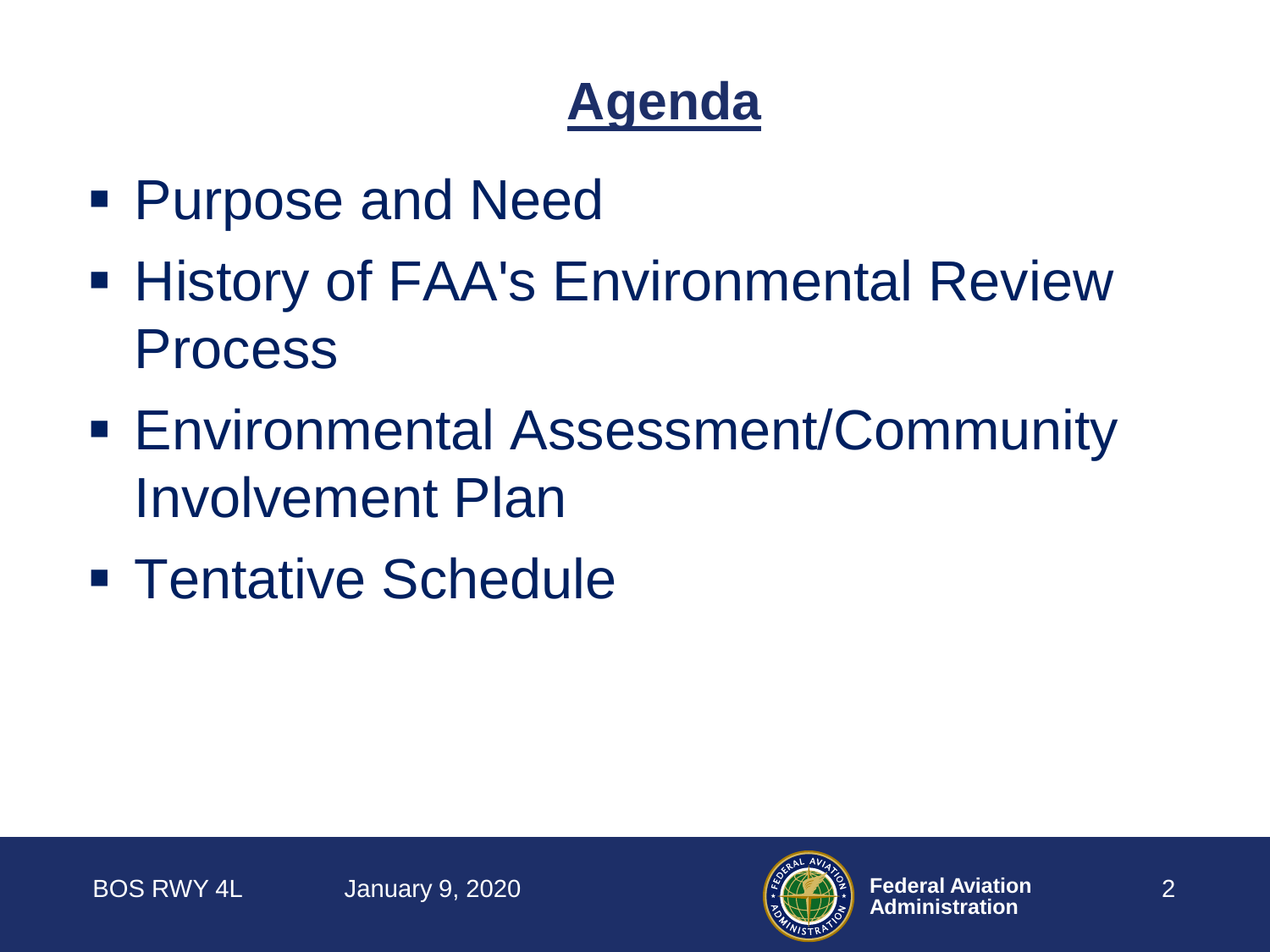# **PROPOSED BOS RNAV (GPS) RWY 4L**

#### **Purpose and Need:**

- The purpose and need of the permanent BOS RNAV (GPS) & RWY 4L approach procedure is to provide a de-conflicted stabilized approach procedure that provides vertical and lateral guidance when weather or winds require BOS to land on RWY 4L. The proposed instrument procedure addresses several needs:
	- **Increase safety of aircraft arriving on RWY 4L**
	- Reduce arrival delays during IMC and VMC
	- Conform to national policy to implement NextGen RNAV procedures
	- Reduce Air Traffic Control workload and thereby enhance safety.
	- The permanent implementation of this approach procedure will enhance safety and efficiency at BOS. The new procedure will follow existing flight tracks as closely as possible.

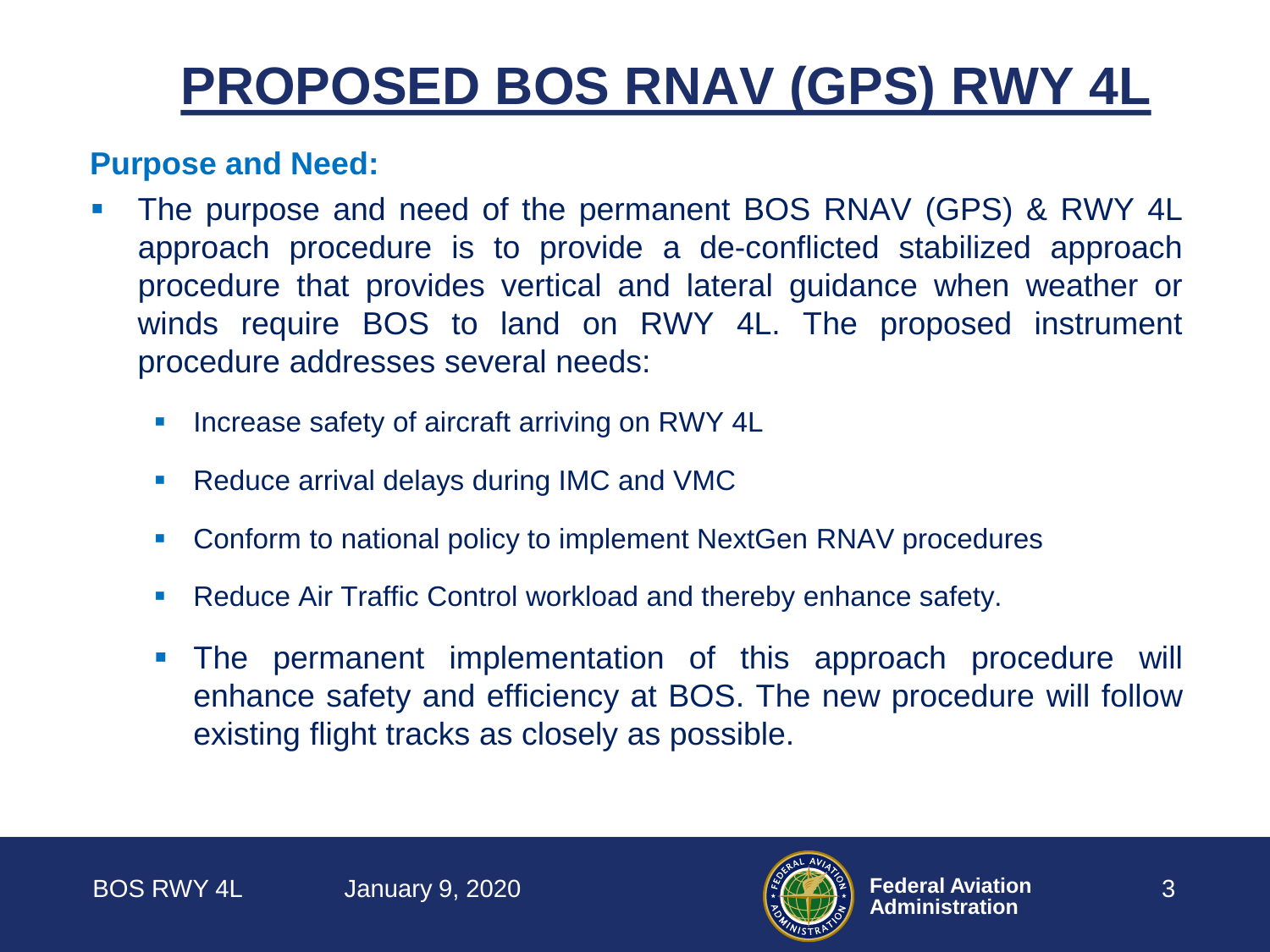# **History of FAA's Environmental Review of the BOS 4L RNAV Proposal**

- ❖ 2015 FAA conducted a public meeting and coordinated with the Massachusetts Port Authority (Massport), Logan Community Advisory Committee, federal, state and local officials on the BOS 4L RNAV proposal
- ◆ During this meeting the FAA informed stakeholders of the noise analysis results for the permanent use of a RWY 4L procedure □ Results: no reportable or significant noise impact over residential areas.
- $\div$  FAA committed to conduct an Environmental Assessment (EA)
- **EA project entered FAA's budget planning and prioritization process**

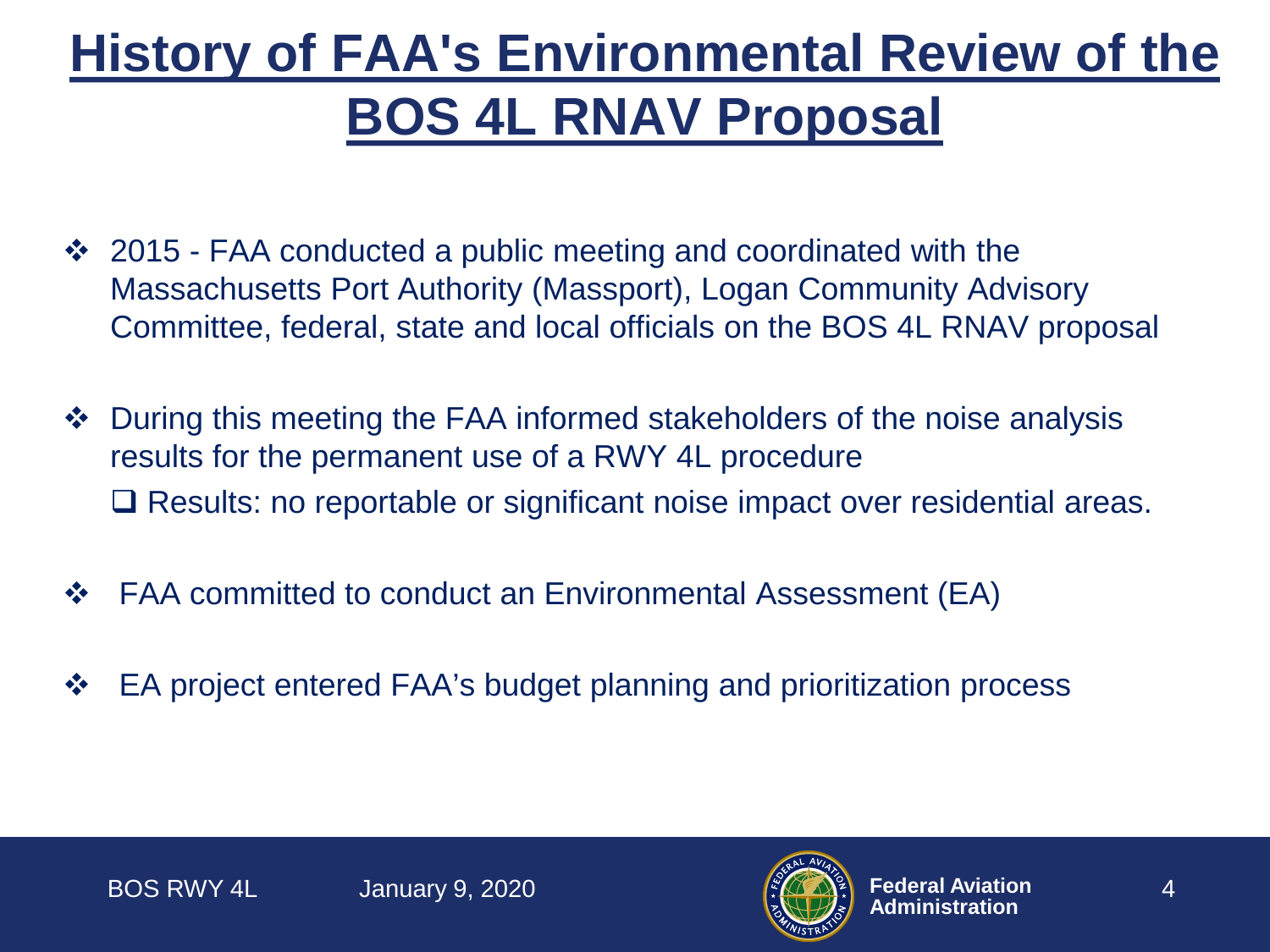# **BOS RNAV (GPS) RWY 4L EA**

#### **Environmental Assessment and Record of Decision (EA/ROD) and Community Involvement Plan (CIP):**

- September 2019, the FAA awarded a contract to prepare an EA for the proposed BOS RNAV (GPS) RWY 4L approach procedure.
- October 2019, a project kick-off meeting was held to begin the National Environmental Policy Act (NEPA) process.
- As part of the NEPA process, the FAA will publish a notice of the draft EA availability in local newspapers, other media, and/or on the Internet, which will initiate a 30-day public comment period.

□ FAA will revise the draft EA, as necessary, in response to internal and external comments received on the draft document, and prepare the Final EA.

 $\Box$  The EA process can take approximately a year or more to complete.

 FAA is developing a Community Involvement Plan (in collaboration with the New England Region Airports Division, Regional Administrator's office, and Massport) concurrently with the NEPA process. The FAA will ensure meaningful involvement in project communication and outreach activities. This outreach will include informing elected officials, Massport, MCAC, the public, and conducting workshops.

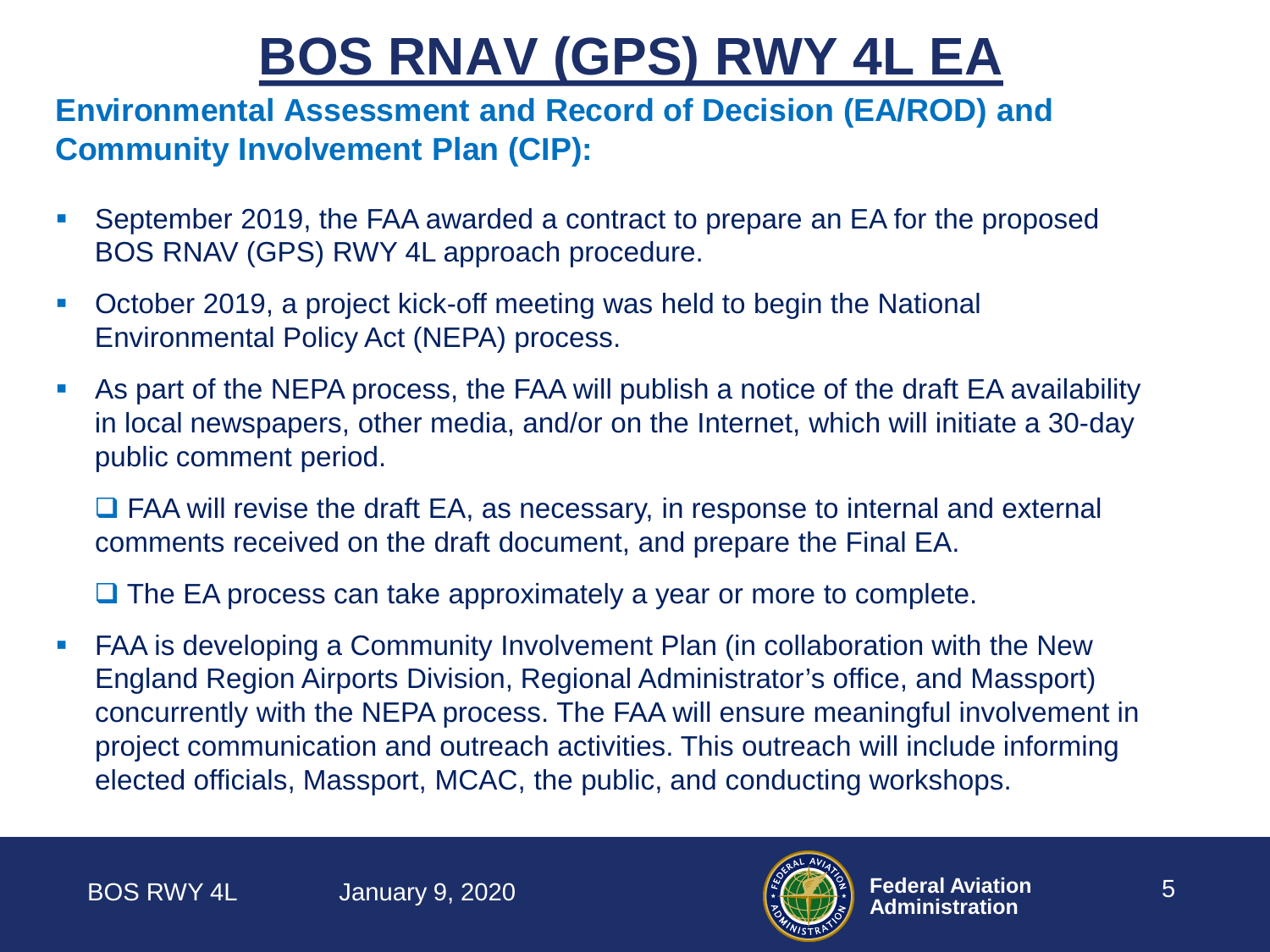### **Tentative Schedule**

- Draft EA 30-day public comment period Third Quarter CY2020
- Two (2) Public workshops Third Quarter CY2020
- **Prepare Final EA Fourth Quarter CY2020**